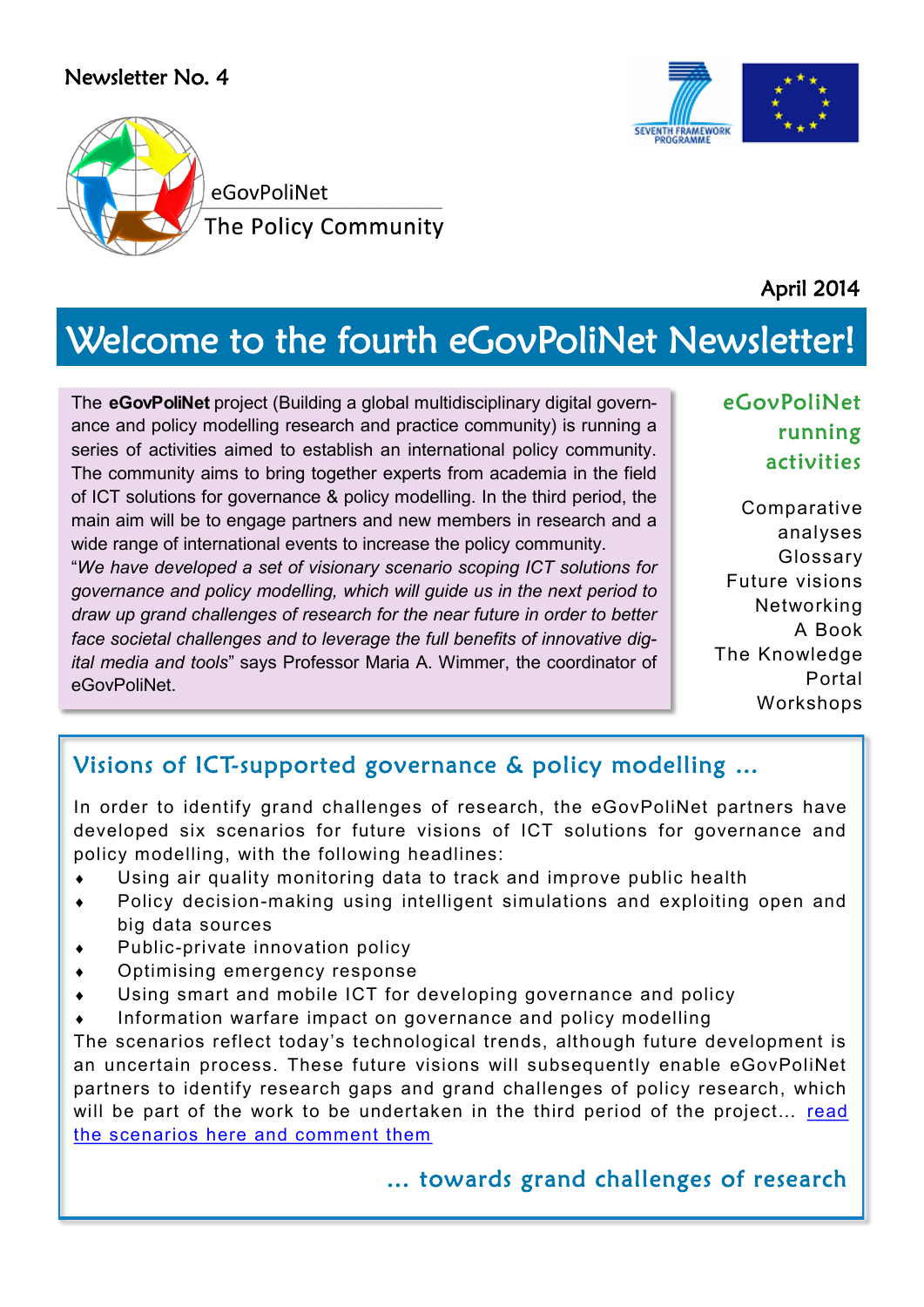# eGovPoliNet workshop at Brunel University

eGvPoliNet partners met in a two days workshop from 27 to 28 January 2014 in Uxbridge, UK, to discuss

- the progress and evolution of the policy community,
- the progress and status of collaborative research on comparative analyses and the glossary development of eGovPoliNet,
- the consolidation of the 19 scenarios of partners towards a set of six key future visions scenarios, and
- the plans for a sustainable community of eGovPoliNet beyond the funding period.

### Work in progress: a comparative analysis

The main objective of the comparative analysis is to analyse and compare existing approaches to, and cases of governance and policy modelling. The ultimate goal of the comparative analyses is to develop a body of knowledge and expertise within the community, and to share and consolidate views and instruments (tools, methods, theories) across disciplines (cf. Table 1) and continents. The joint effort to build up a body of knowledge across disciplines shall also help to increase transparency and accessibility to good and best practices of ICT solutions for governance and policy modelling, and to advancing research and potential future initiatives in the field. So far, the following areas were selected for analysis:

- 1) theories and methods
- 2) technical frameworks
- 3) simulation models
- 4) conceptual and domain models
- 5) emerging tools and technologies
- 6) technical frameworks and tools
- 7) policies / strategies / programs
- 8) projects / cases implementing policy
- 9) stakeholder engagement in policy development

**Table 1:** Overview of collaborating disciplines in comparative analyses

|                                       | Comparative analyses performed |   |   |   |   |             |   |   |
|---------------------------------------|--------------------------------|---|---|---|---|-------------|---|---|
| <b>Research disciplines involved</b>  |                                | 2 | 3 | 4 | G | $\mathbf o$ | 8 | 9 |
| <b>Information Systems</b>            |                                |   |   |   |   |             |   |   |
| Computer science                      |                                |   |   |   |   |             |   |   |
| Social sciences                       |                                |   |   |   |   |             |   |   |
| Sociology                             |                                |   |   |   |   |             |   |   |
| E-government $&$ e-participation      |                                |   |   |   |   |             |   |   |
| Public administration sciences        |                                |   |   |   |   |             |   |   |
| Economics                             |                                |   |   |   |   |             |   |   |
| Organisational and management science |                                |   |   |   |   |             |   |   |
|                                       |                                |   |   |   |   |             |   |   |
|                                       |                                |   |   |   |   |             |   |   |
|                                       |                                |   |   |   |   |             |   |   |

# Invitation … Comment and rate the most appealing scenarios

eGovPoliNet invites you to contribute to the revision and discussion of future scenarios of ICT support in policy modelling and governance and comment the eGovPoliNet six future scenarios in view of the following questions:

- $\Rightarrow$  Are the scenarios realistic?
- $\Rightarrow$  Are the scenarios complete and comprehensive or have we missed important aspects? If the latter, which aspects would you add?
- $\Rightarrow$  Are the scenarios sufficiently diverse to give an overall picture of how ICT support for policy modelling and governance will look like in about six years from now? ... [more and comment](http://195.251.218.39/crossover_platform/Wiki.aspx)



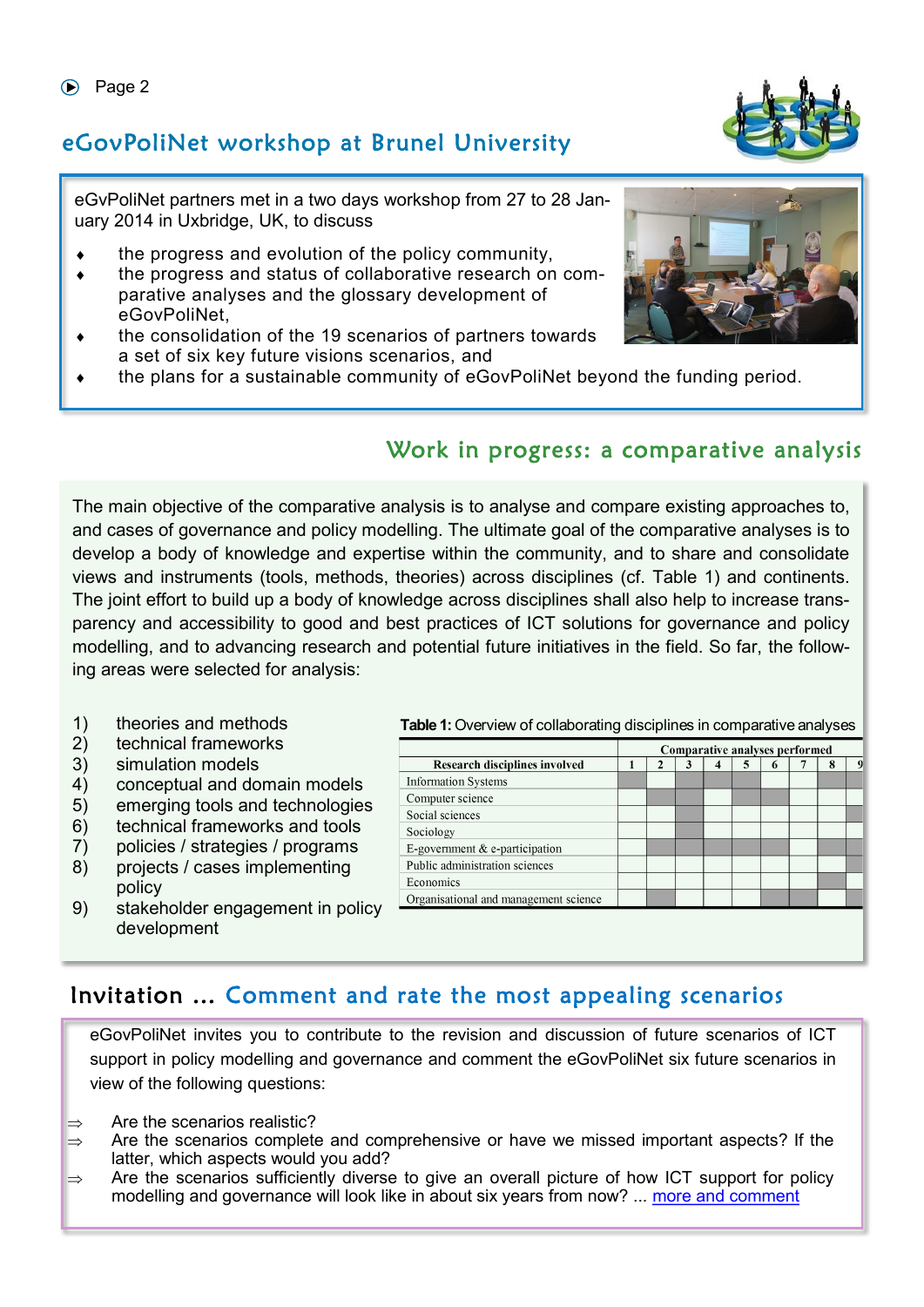

### At a glance...

**eGovPoliNet paper "On Publishing Linked Open Government Data"** to discuss how Linked Data has been used in government data provision and to describe an architecture that will enable provision of structured, semantically enabled and linkable data on the Web … [more](http://www.policy-community.eu/results/papers/on-publishing-linked-open-government-data)

**eGovPoliNet glossary** to harmonise the understanding between researchers of distinct disciplines in the field of policy modelling ... [more](http://195.251.218.39/crossover_platform/Glossary.aspx)

**eGovPoliNet knowledge portal** to collect and exchange knowledge assets in the field of governance and policy modelling … [more](http://195.251.218.39/crossover_platform/)

| <b>Conference</b>         | <b>Date</b> | <b>Conference title</b>                                                                           |
|---------------------------|-------------|---------------------------------------------------------------------------------------------------|
| 4S/EASST                  | 2014/04/23  | Biennial Conference of the European Association for the Study of<br><b>Science and Technology</b> |
| <b>SKIN3</b>              |             | 2014/05/22-23 Joining Complexity Science and Social Simulation for Policy Workshop                |
| <b>ECMS 2014</b>          |             | 2014/05/27-30 28th European Conference on Modelling & Simulation                                  |
| <b>ECIS 2014</b>          |             | 2014/06/09-11 22nd European Conference on Information Systems                                     |
| <b>tGov 2014</b>          |             | 2014/06/12-13 Research workshop addressing e-government and t-government                          |
| <b>IFIP EGOV</b>          |             | 2014/09/01-04 11th Conference on electronic Government                                            |
| <b>ESSA 2014</b>          |             | 2014/09/01-05 10th Conference of the European Social Simulation Association                       |
| <b>IFIP ePart</b>         |             | 2014/09/02-03 6th International Conference on Electronic Participation                            |
| <b>ECCS 2014</b>          |             | 2014/09/18-19 European Conference on Complex Systems                                              |
| ICEGOV 2014 2014/09/27-30 |             | 8th International Conference on Theory and Practice of Electronic<br>Governance                   |

#### Meet you next time...

... more in [News & Events](http://www.policy-community.eu/news-events/events/events-repository/transforming-government-t-gov-workshop-2014) section of the web portal